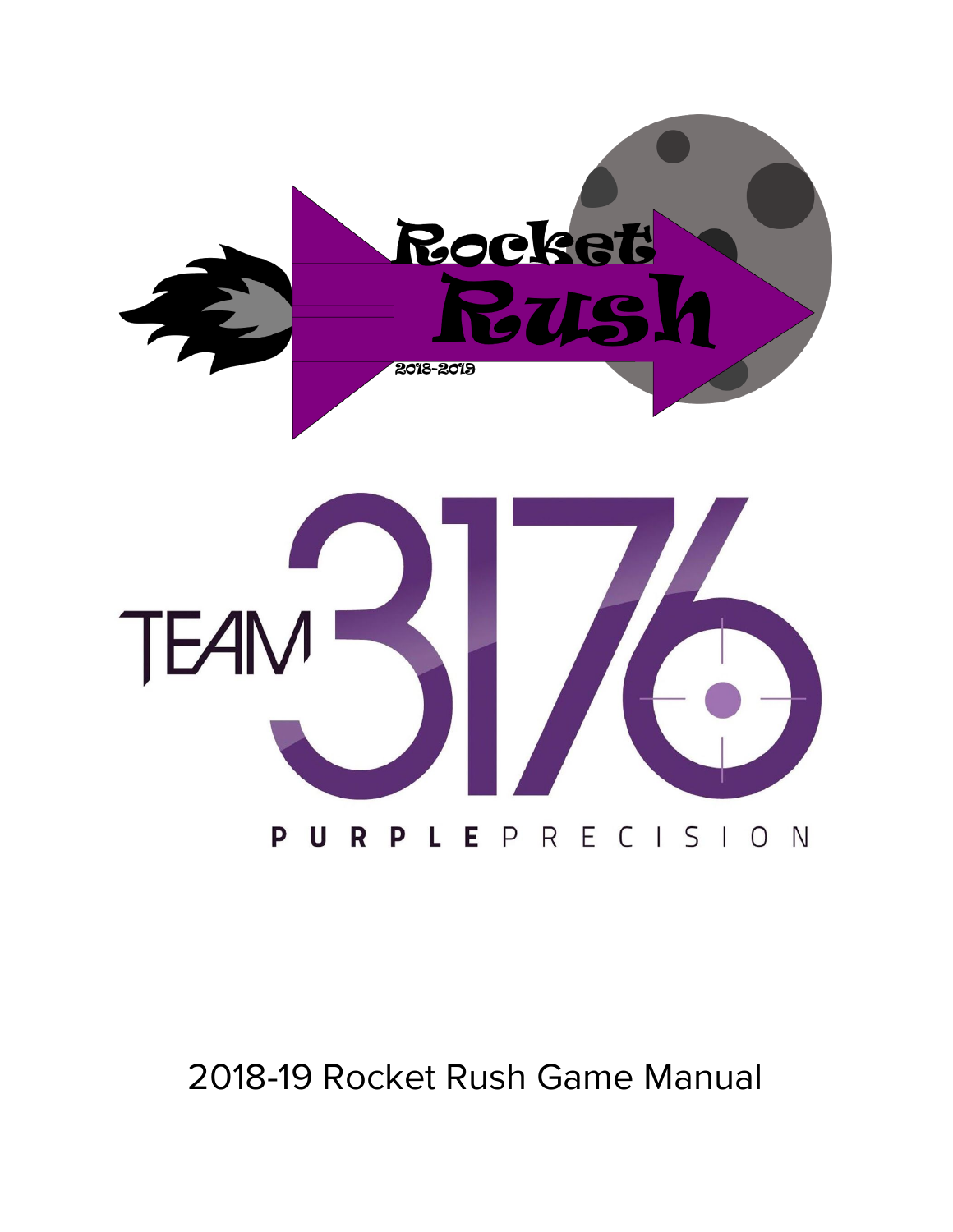### **Table of Contents**

| 1.0 Introduction                 | $\overline{\mathbf{2}}$ |
|----------------------------------|-------------------------|
| 1.1 West Middle School Program   | 2                       |
| 2.0 Rocket Rush Overview         | 3                       |
| 3.0 Match Play                   | 5                       |
| 3.1 Scoring Guide                | 5                       |
| 3.2 Awards                       | 5                       |
| 4.0 The Field                    | 6                       |
| <b>5.0 Rules and Regulations</b> | 7                       |
| 5.1 Referee Interaction          | 7                       |
| 5.2 Rover Interaction            | 8                       |
| <b>6.0 Presentation/Awards</b>   | 9                       |
| <b>Team Update 1</b>             | 10                      |
| <b>Elements Being Removed</b>    | 10                      |
| <b>Elements Being Added</b>      | 10                      |
| Awards                           | 11                      |
| 7.0 Contact Information          | 14                      |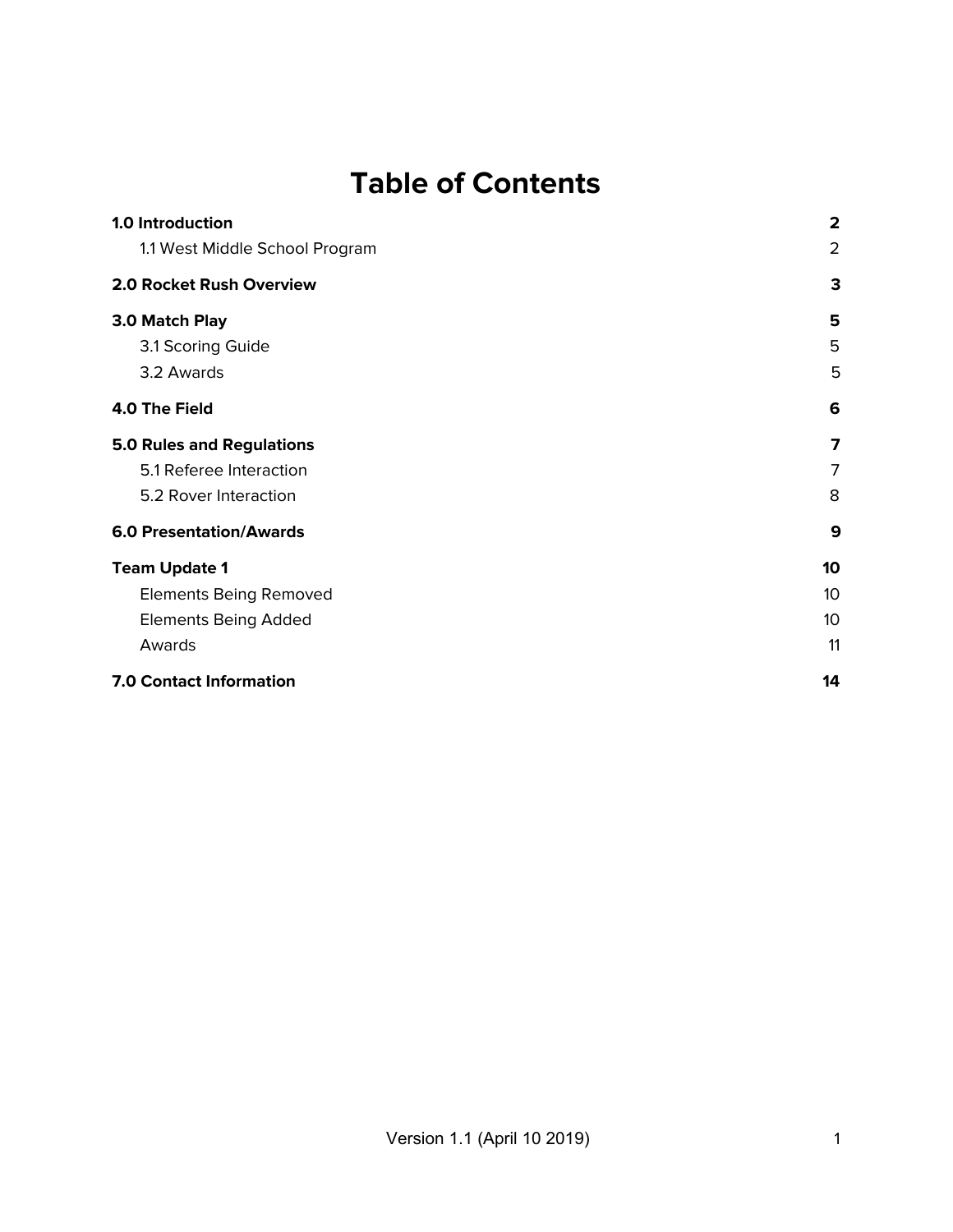## **1.0 Introduction**

<span id="page-2-0"></span>Our Mission as Team 3176 is to inspire the youth of our community to be leaders in science and technology through engagement in FIRST's First Robotics Competition (FRC) that improves and fosters skills in Science, Technology, Engineering, and Mathematics (STEM). Through the acquisition of these skills, students become more adept in real life experiences and gain self-confidence, communication, and leadership experience. The team strives to ignite a passion in students to learn and engage in STEM activities. Students learn the importance of values established by FIRST and apply them as they continue their lives. Members of Team 3176 gain experience in the keys of teamwork and the success, when properly executed, it can achieve.

We strive to put our name, Team 3176 Purple Precision, into the community representing FIRST and its values. One of our primary goals as a team is impacting the community in a positive way; by doing this we spread an excitement for STEM. Because our community is where we derive our supporters and sponsors, we give back in a variety of innovative methods.

### **1.1 West Middle School Program**

<span id="page-2-1"></span>In correlation with Team 3176's mission statement, the team has helped to create a new robotics program at Brownsburg West Middle School. Here kids will experience FIRST programs in a local setting. This allows for interaction with the community, while still gaining skills vital to competing in FIRST programs. This document will outline the rules and regulations of the program's 2018-19 game, Rocket Rush, which purposely follows very closely to other FLL games.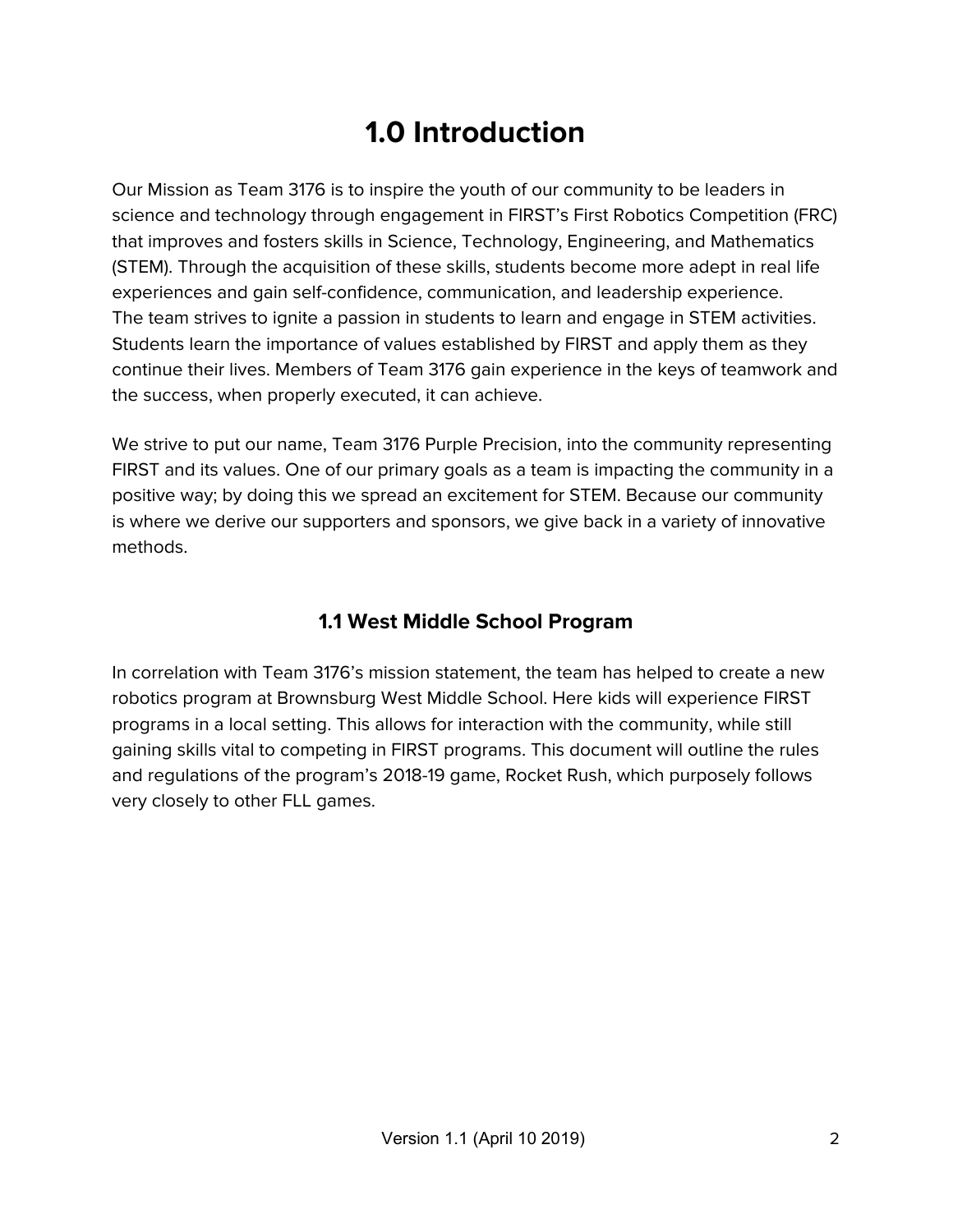### **2.0 Rocket Rush Overview**

<span id="page-3-0"></span>Rocket Rush, the 2018-19 Team 3176 game, challenges you and your team of engineers to escape the unknown planet you have just crashed on. Here you must build and design your own rover, collecting the lost pieces of the Stryker 10 rocket. After each piece is collected, your team can then assemble the rocket and liftoff to return home. Pieces of the rocket can be collected in the following ways:

- 1. **Rocket Readings 15 Points** Four black boxes are positioned in random order on the field. Your rover must identify the box with the rocket part in it (further identified by the green label) and bring it back to the base. Points will only be awarded if the black box is brought back to base by your rover without moving the remaining 3 black boxes. If any of the empty black boxes are shifted from their initial position, the rocket part may still be returned to the base and it remains eligible to be used in the endgame, but no points will be awarded for this mission.
- 2. **Crater Challenge 10 Points** Your rover must retrieve the rocket piece from behind the barricade. Rovers are allowed to climb over the wall to retrieve the part, but be cautious. If your rover gets stuck it will be a touch penalty to retrieve it! The rocket part is held by a hooped platform to aid in the retrieval process. This platform does not have to be removed, to earn the points for this mission - only the rocket part.
- 3. **Combination Mixup 10, 15, 20, or 25** In order to retrieve this rocket part, your rover must first pull one of the four pins out of the top of the vault to unlock the door. Although there are four pins, your rover may only pull one. Each pin decreases in size as they get further away from the door. This being said, the smaller the pin the more points your team will receive. The closest pin to the door is worth ten points, the second is 15, the third is 20, and the last is 25. Pulling more than one pin will result in no points gained from the mission. As well, Opening the door before a pin is pulled will result in a 15 point penalty.
- 4. **Airlock Panic 15 Points** Rovers must rotate the red dial in either direction to release the rocket piece. Watch out, though. Falling rocket parts might damage parts of your rover if your team isn't careful!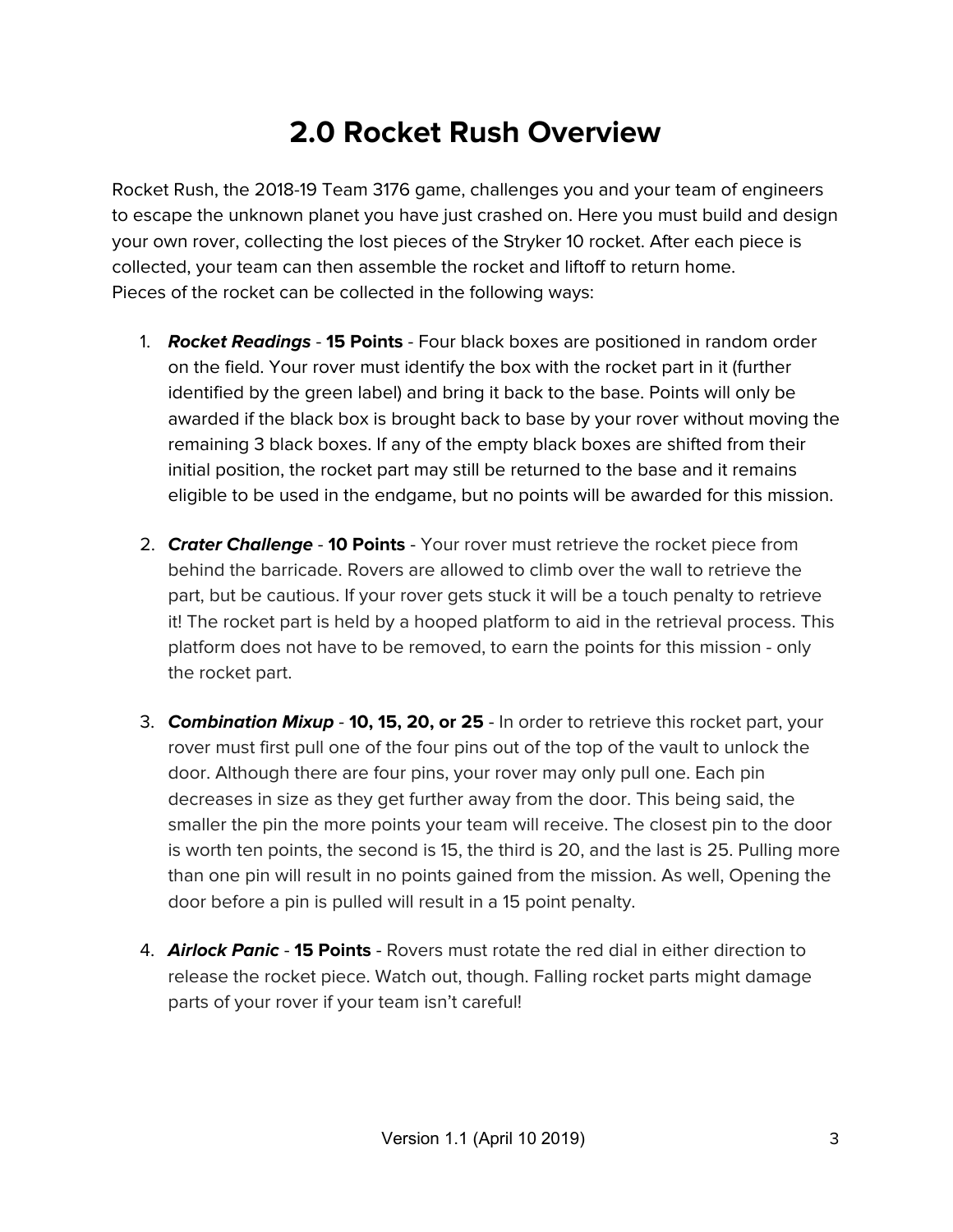- 5. **Command Center Confusion 25 Points** Rovers must press the red button to release the rocket piece down the ramp. Once the button is pushed, rovers are allowed to go retrieve the piece. Be careful, though. Rocket pieces might roll and land in unpredictable positions!
- 6. **Rough Terrain 30 Points** Your team's rover must retrieve a rocket part that is guarded by 3 patches of rough terrain. These patches are 2 inches deep and get taller and rougher the closer they are to the rocket part. Rovers must completely cross at least one of the terrains to be able to pick up the rocket part for that mission. Rovers may not reach over the barricade wall to retrieve the piece. For this mission only, rovers may be retrieved penalty free if they are stuck on or in between any of the rough terrains. If your rover is able to retrieve the part and return to base without getting stuck. Your team will receive a bonus 20 points for the mission in addition to the initial 30 points.
- **7. Star Challenge** Details can be found in Team Update 1

After all six pieces are collected, teams are able to complete a bonus endgame challenge:

1. **Liftoff** - **25 Points** - Your team's task is to assemble the Stryker 10 Rocket and place it on the launchpad located in your team's base. Once all 6 rocket pieces are assembled and placed on the launchpad. the rover can also press the red Liftoff button for 50 additional points located on the opposite side of the field. **Changed in Team Update 1**

Each match is 2-minutes and 30-seconds, with only one robot on the field at a time. Robots will be made completely out of LEGO parts, and controlled autonomously. This means each mission will be completed by pre-programmed commands, without human interference. The only area in which robots can be handled is the base, which can be seen in Section 4.0.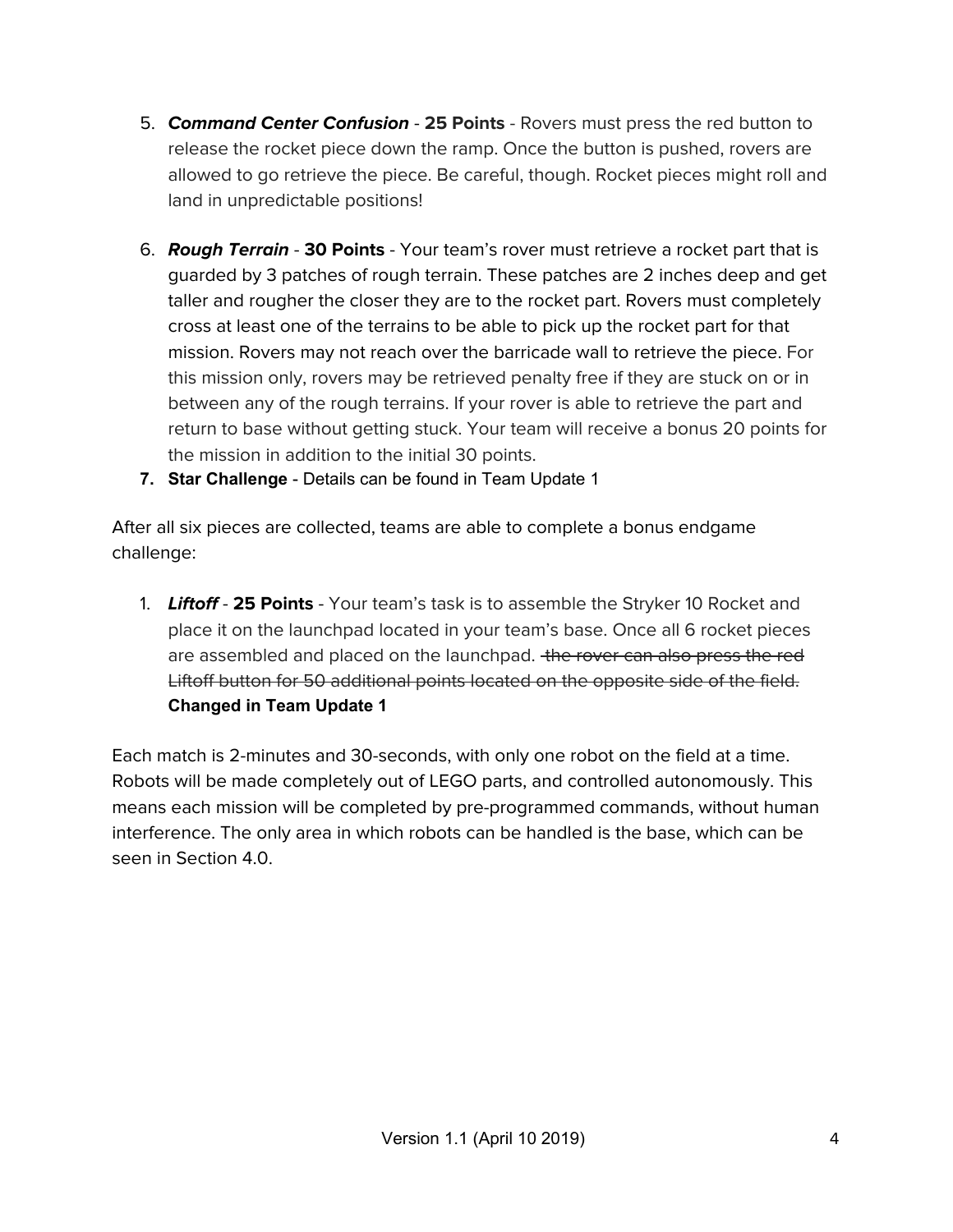## **3.0 Match Play**

<span id="page-5-0"></span>Each team will have the opportunity to play a number of times at a competition, rankings will then be decided based on the average amount of points per match.

#### **3.1 Scoring Guide**

The following table outlines the points gained by each mission:

<span id="page-5-1"></span>

| <b>NAME (BONUS CHALLENGE)</b>     | <b>MAP REF.</b> | <b>POINT VALUE (BONUS)</b>    |
|-----------------------------------|-----------------|-------------------------------|
| <b>Rocket Readings</b>            |                 | 15                            |
| <b>Crater Challenge</b>           | 7               | 10                            |
| <b>Combination Mixup</b>          | $\overline{2}$  | 10, 15, 20, or 25 - pin based |
| <b>Airlock Panic</b>              | 5               | 15                            |
| <b>Command Center Confusion</b>   | 3               | 25                            |
| Rough Terrain (W/O Getting Stuck) | 6               | $30 (+20)$                    |
| Liftoff (Red Button Pressed)      | 4               | 75                            |
| <b>Star Challenge</b>             | <b>NA</b>       | 3/Star                        |

### **3.2 Awards**

<span id="page-5-2"></span>Based on the the outcome of the scoring shown above, one group will be awarded the 'Competition Winner'. This is not the only award however, additional awards will be given to teams who show exceptional creativity, teamwork, professionalism, and more. These awards will be nominated by a team judges, who evaluate the efforts of each team and interact with them throughout the season. More information on the release of these awards, and the selection process, will come in a 'competition overview'.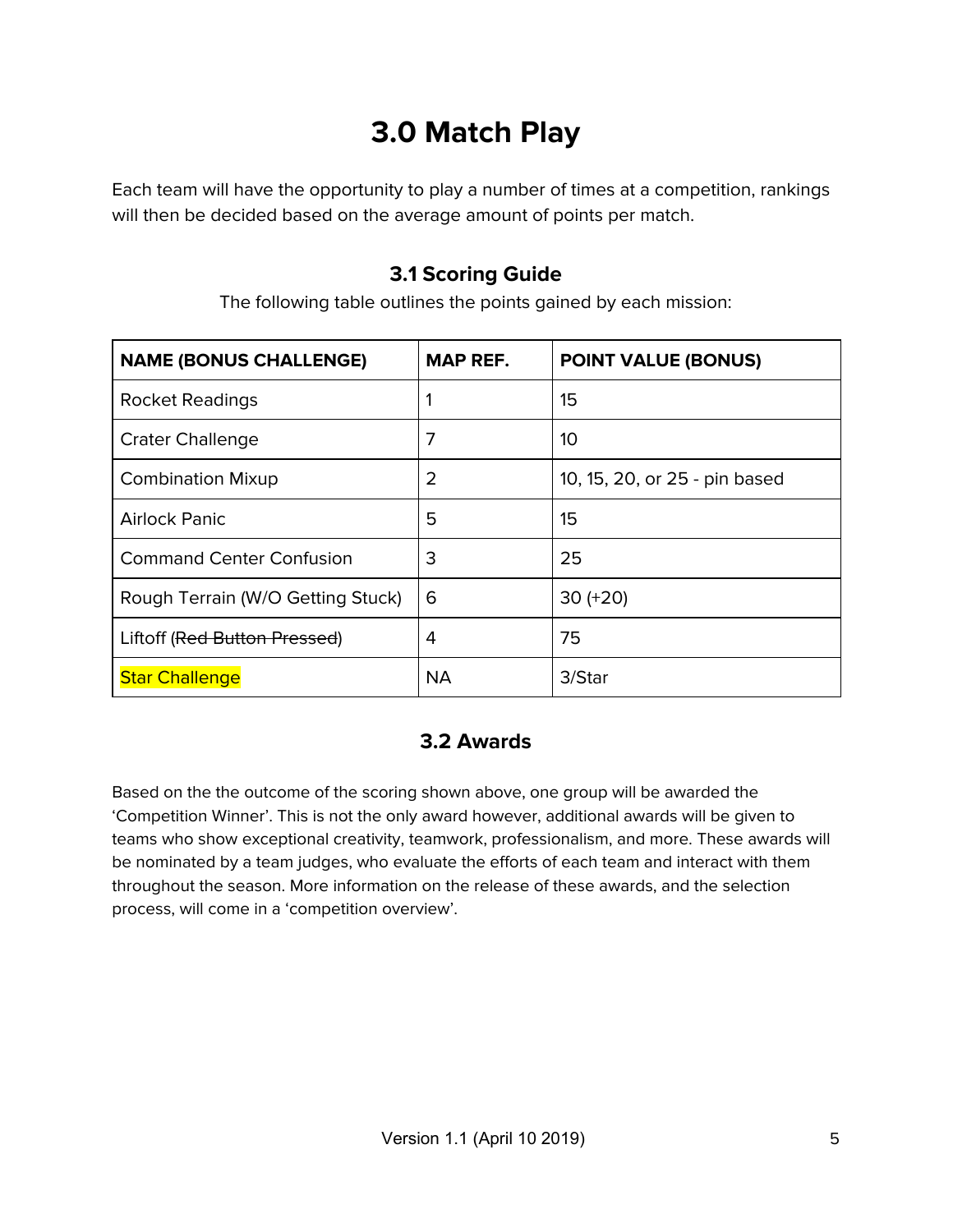### **4.0 The Field**

<span id="page-6-0"></span>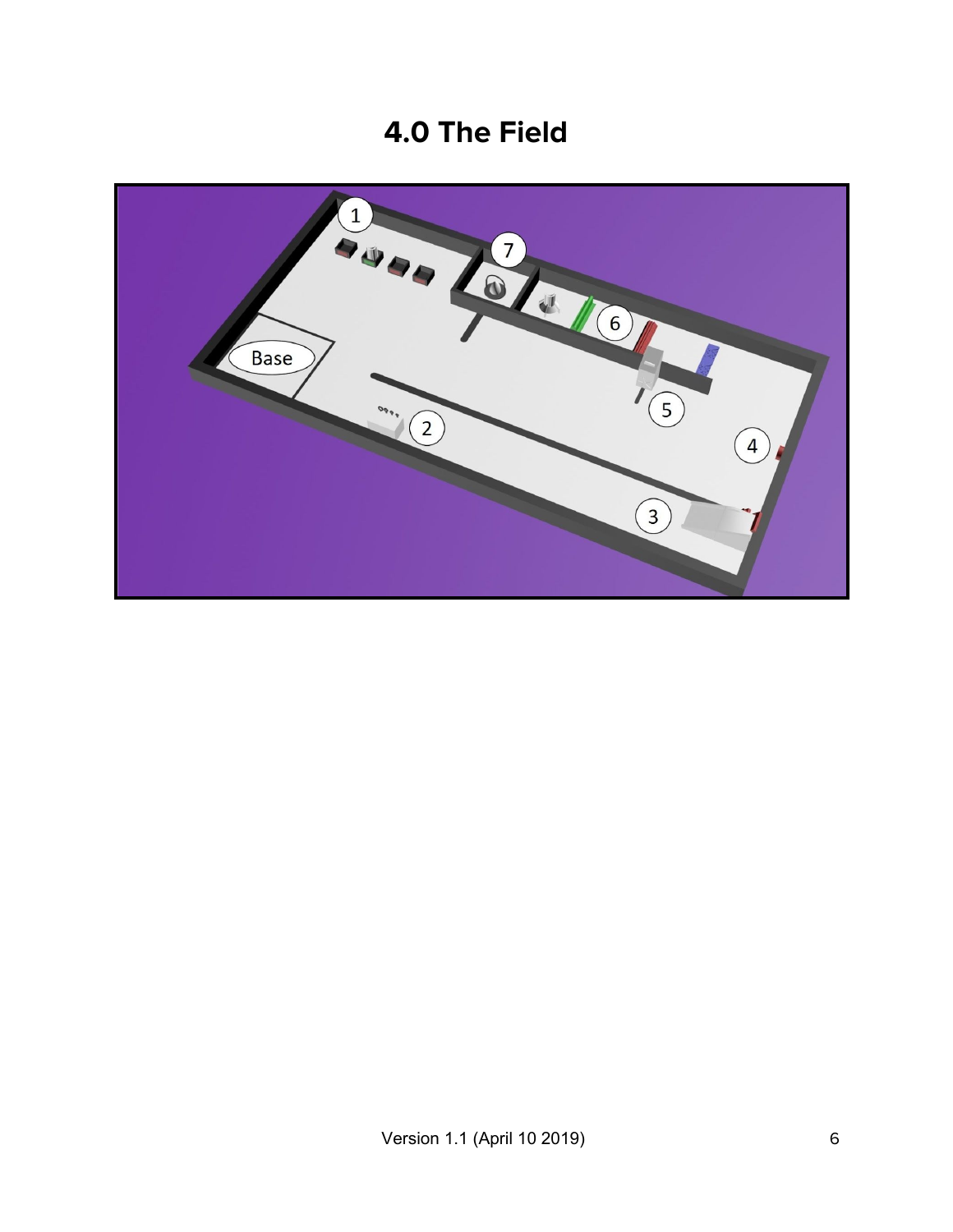## **5.0 Rules and Regulations**

The following table outlines all the potential fouls/penalties:

<span id="page-7-0"></span>

| Foul                                                                                             | <b>Penalty Points</b> |
|--------------------------------------------------------------------------------------------------|-----------------------|
| Rover handled outside of base                                                                    | 15 per infraction     |
| Combination Mixup - Opening door<br>before pin is pulled                                         | 15                    |
| Rover retrieves a rocket part without   15 per infraction<br>attempting the mission (see below)* |                       |

\*This penalty will be up to referee discretion. The purpose of this rule is not to encourage teams to not think outside of the box. Instead, this rule is designed as a way to eliminate "cheating" or "work-around" strategies. An example of a time in which this penalty would be enacted would be if a rover purposely removed the rocket piece from on top of the Airlock Panic mission without rotating the dial. An example of a time in which this penalty would not be enacted would be a wire accidentally bumping a rocket piece out of place.

#### **5.1 Referee Interaction**

<span id="page-7-1"></span>There will be one referee per table at competitions. The job of the referee is to fairly calculate the score and to assign any needed penalties. The referee will not interact with your rover in any ways except for in the following circumstances…

- Rover is at risk of falling off of the game table
- Rover is causing damage to the field
- Rover has flipped and is an unreachable position
- Team asks referee to remove rover from the game table

Referees may at any point interact with field elements or mission models in an attempt to create a fair competition. Examples of referee interaction with field elements include but are not limited to…

- Mission model piece falls into the middle of the field
- Rocket piece is released by something other than a rover
- Mission Model is moved from its initial position
- Field tape is pulling up or is removed.
- ●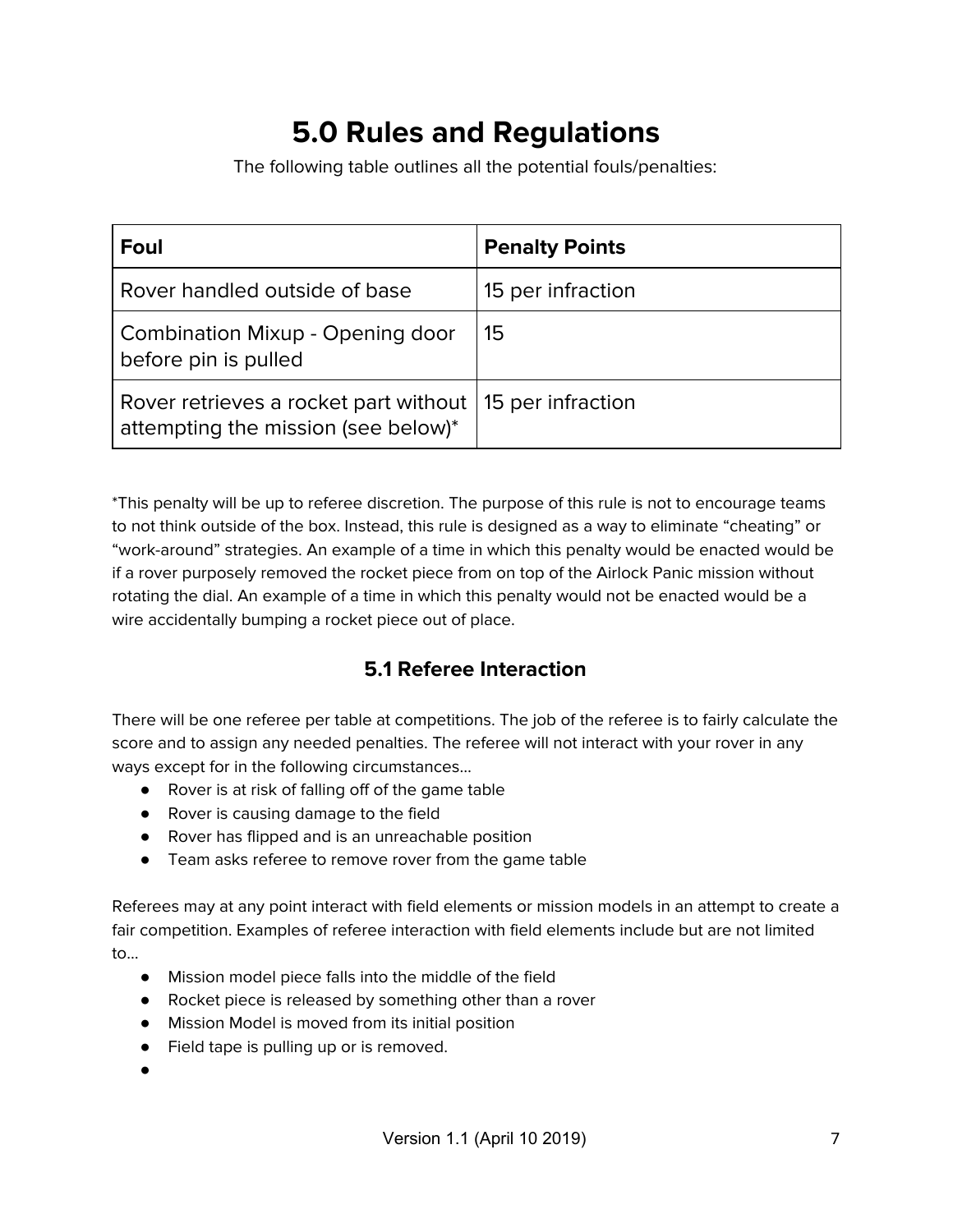#### **5.2 Rover Interaction**

<span id="page-8-0"></span>Rovers may only be touched by human players in the base zone. Any infraction of this rule will result in a 15 point touch penalty. A rover may be considered inside of the base zone if any part of the robot is crossing the base zone border. The same rule goes for rocket parts. Rocket parts may only be touched by human players if any part of the rocket piece has crossed the base zone border.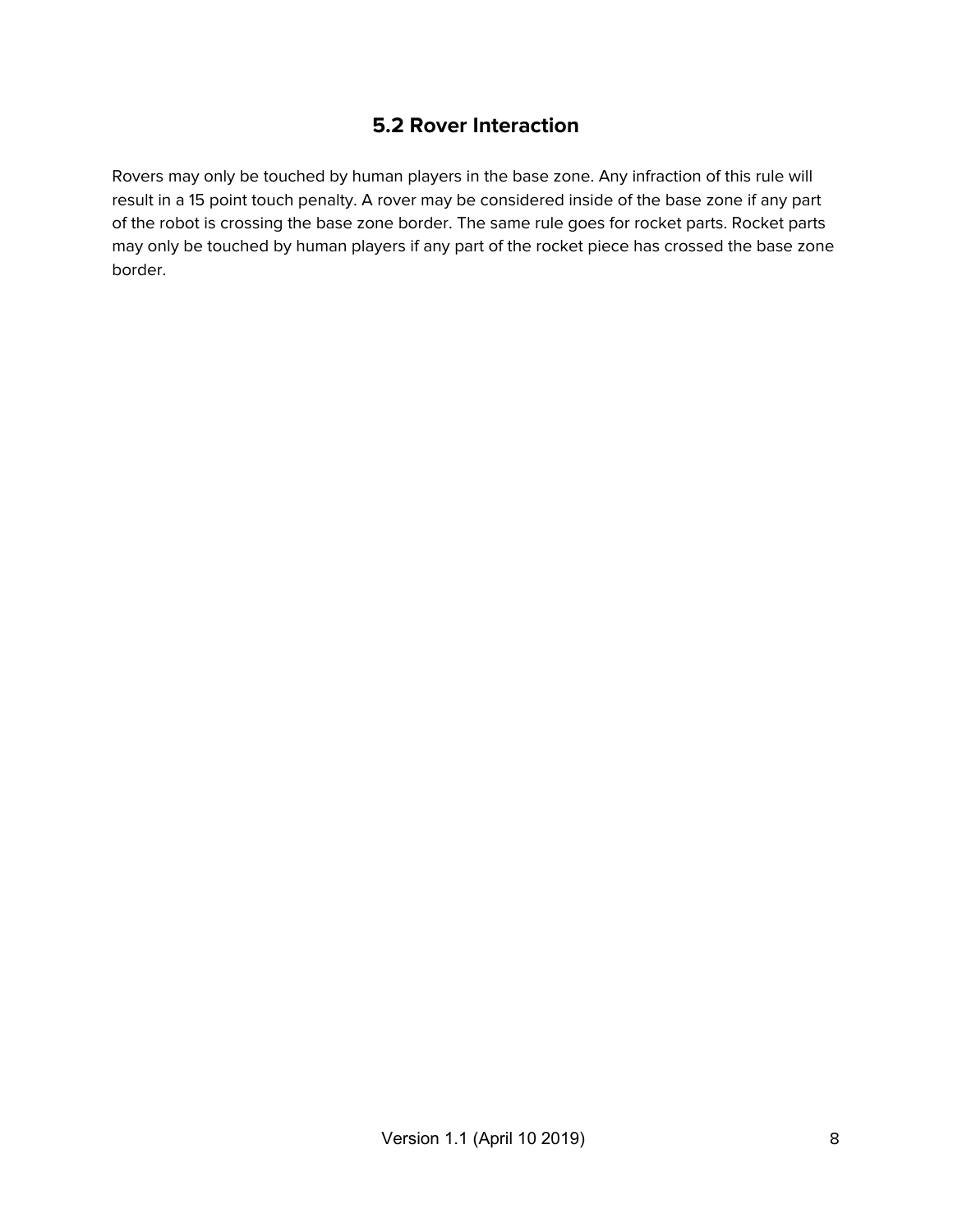### **6.0 Presentation/Awards**

<span id="page-9-0"></span>In addition to creating a rover, your team must work together to create a 3 – 5 minute presentation. This presentation will answer the following questions. What kinds of tests would you have performed on the unknown planet? Why would you perform these tests? And finally, what would the data from these tests prove? Teams are encouraged to be as descriptive, yet as creative as they want in these presentations! These presentations will be given in front of a panel of 3 - 5 judges. These judges will be trying to determine who's team planned the most thoughtful and all-encompassing experiment. Teams are allowed to create posters, powerpoints, handouts, flyers, etc… A computer with internet access and Microsoft Office applications will be available for teams to use in their presentation, as well as a projector and screen. Teams will have 2 minutes to set up before their presentation and 2 minutes to tear down after their presentation.

**Check Team Update for Presentation/Award Details**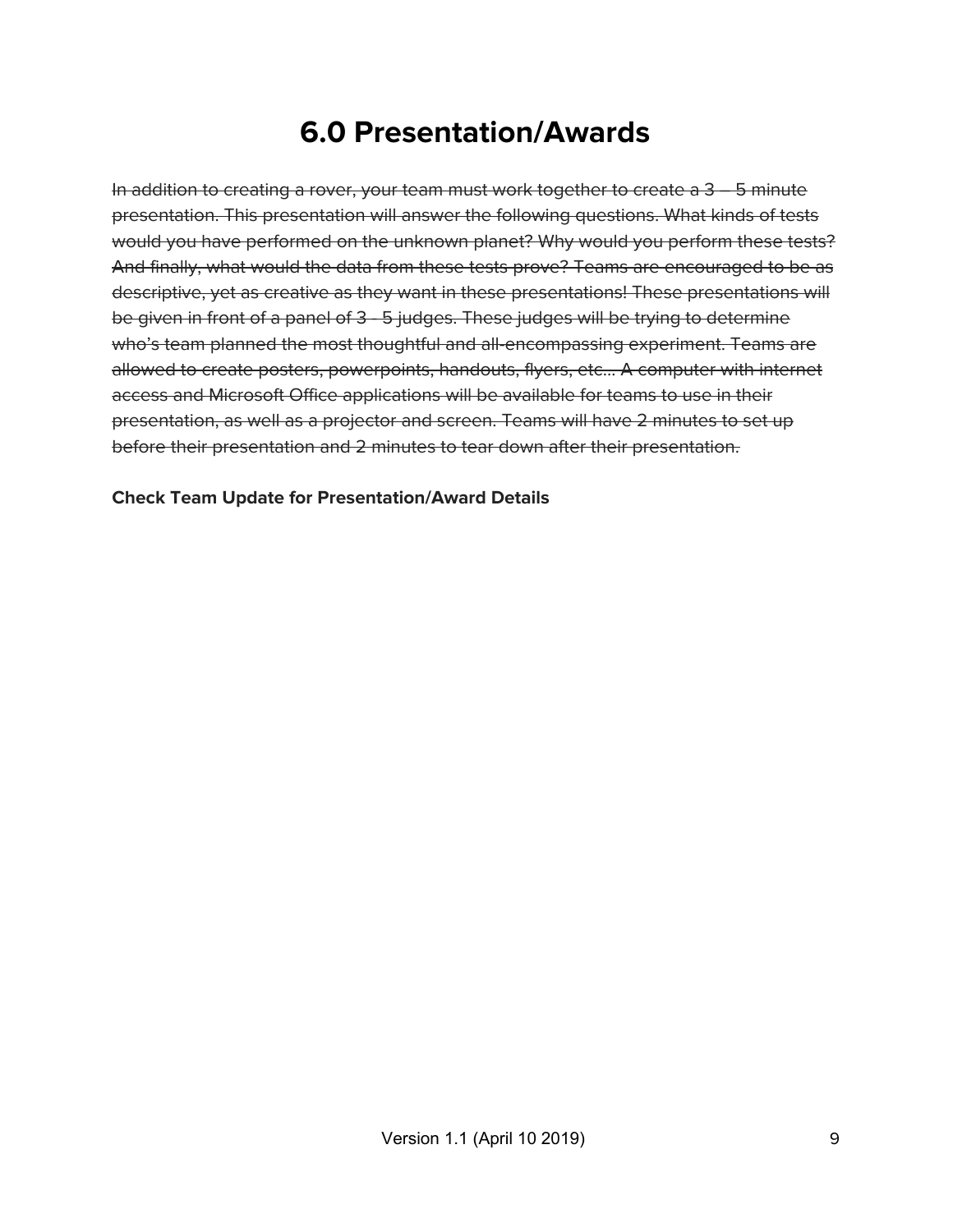## **Team Update 1**

#### **Elements Being Removed**

- <span id="page-10-1"></span><span id="page-10-0"></span>● The Planet Exploration presentation portion of competition will be removed and replaced. This element will be replaced by a two-step process. These two steps are…
	- o A Technical Presentation:
		- Students will present the technical aspects (design, construction, code, etc…) to a panel of experts. These experts will listen to your presentation and ask questions regarding these technical aspects.
	- o Walking Judges
		- In addition to the panel of experts, judges will be walking around the competition and observing robot performance during matches and practice time in between matches.
- The Launch Button will be removed from the gameplay. Instead, teams who complete an entire rocket will be awarded a flat bonus of 50 points.
- The Airlock Panic Mission will also be eliminated. The space on the board that the mission previously occupied will remain empty. The rocket piece earned from this mission will now sit it the base however no points will be earned from its positioning.

#### **Elements Being Added**

- <span id="page-10-2"></span>● A new mission is being added to the game. This mission is to encourage teams to focus on their driving and programing capability. The new mission is titled "Star Catching". The rules are as follows.
	- o STAR CATCHING
		- 5 colored stars are placed around the field. The robot's mission is to drive over the colored stars.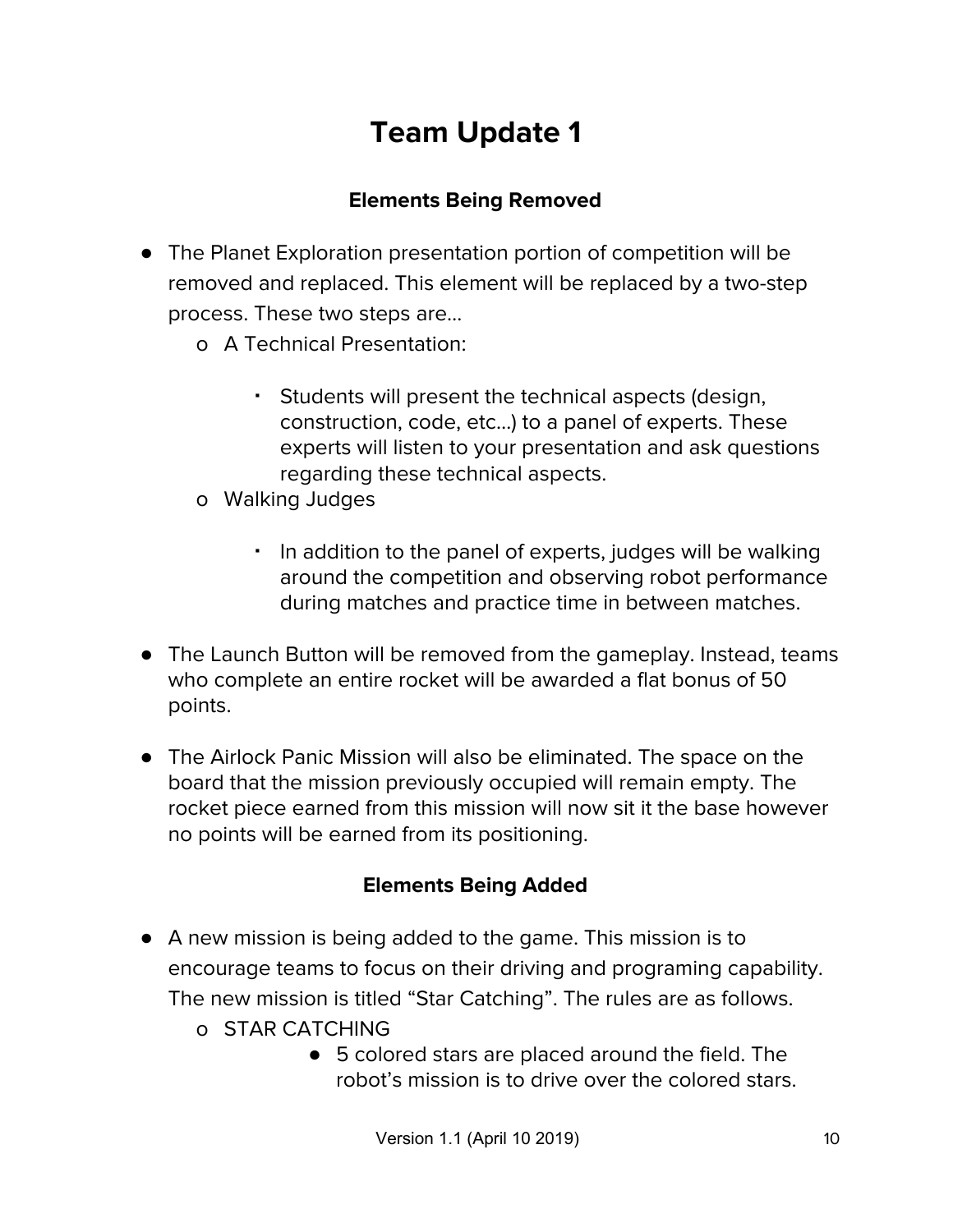- Every time any portion of a team's robot crosses over the top of a colored star, that star is considered "caught".
- 2 points will be awarded for every caught star.
- Stars may be caught up to 3 times per game period.
- Robots must return to the base before catching another star of the same color.

#### **Awards**

- <span id="page-11-0"></span>● The judges of the competition will be awarding a limited number of awards to deserving teams. This judging panel will include members of FIRST Robotics Team 3176, adult volunteers, and other mentors with engineering and technical experience. These awards will be presented in an Award Ceremony that will be held at the end of the competition. A list of the awards and their criteria is listed below.
	- o MECHANICAL DESIGN
		- This award recognizes a team that designs and develops a mechanically sound robot that is durable, efficient and highly capable of performing Rocket Rush missions.

### o PROGRAMMING AWARD

▪ This award recognizes a team that designs and develops programs that operate efficiently and are highly capable of performing Rocket Rush missions.

### o STRATEGY AND INNOVATION

▪ This award recognizes a team that uses solid engineering practices and a well-developed strategy to design and build a nonnative, high performing robot.

#### o RESEARCH AWARD

- This award recognizes a team that utilizes diverse resources to formulate an in-depth and comprehensive understanding of the problem they have identified.
- o INNOVATIVE SOLUTION AWARD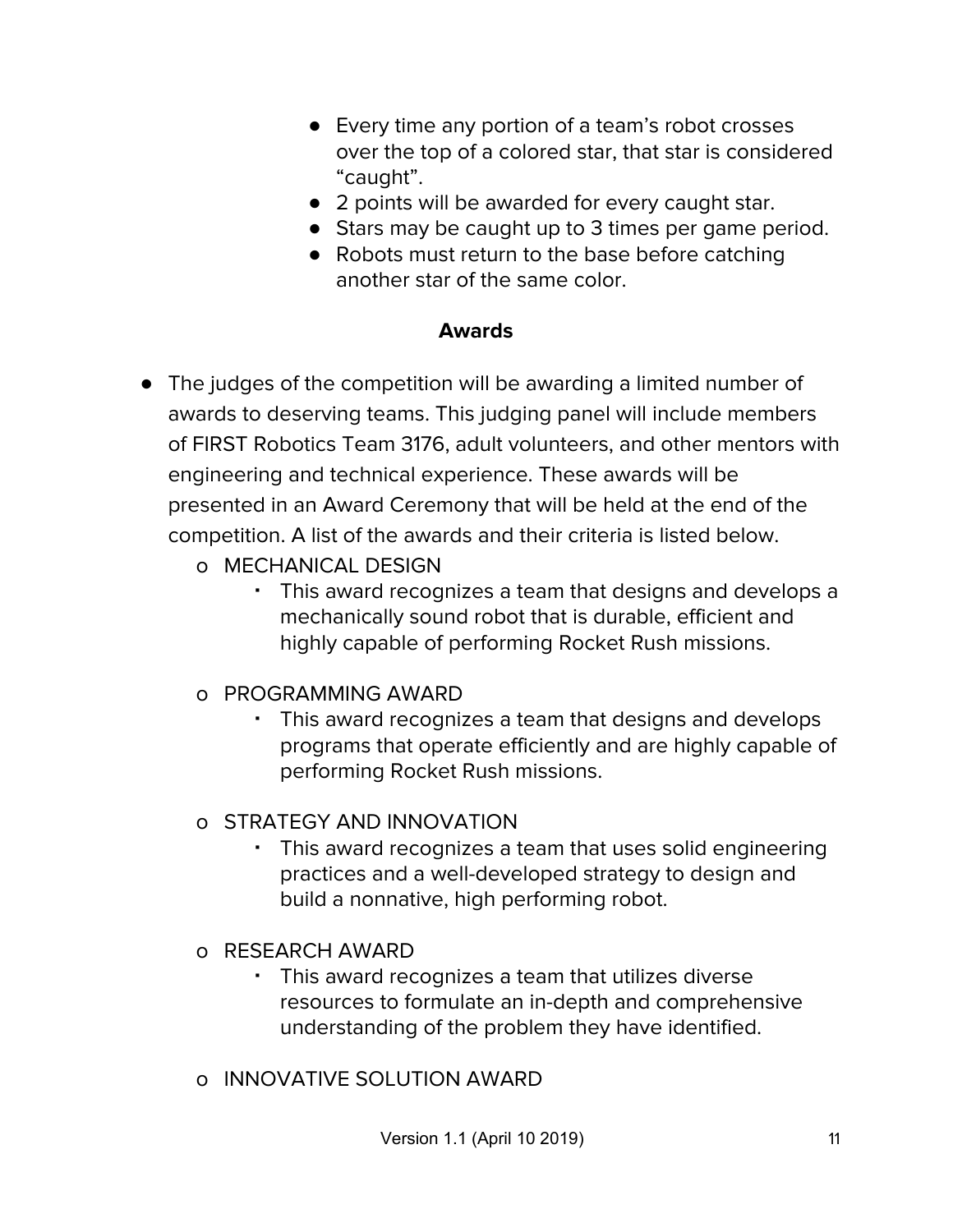▪ This award recognizes a team's solution that is exceptionally well-considered and creative, with good potential to solve the problem researched.

#### o PRESENTATION AWARD

▪ This award recognizes a team that effectively communicates the problem they have identified and their proposed solution to both the judges and other potential supporters.

#### o INSPIRATION AWARD

This award celebrates a team that is empowered by their robotics team experience and displays extraordinary enthusiasm and spirit. This team's attitude should be a model to others and inspire others to pursue STEM as a future career or hobby.

#### o TEAMWORK AWARD

This award recognizes a team that is able to accomplish more together than they could as individuals through shared goals, strong communication, effective problem solving and excellent time management.

### o GRACIOUS PROFESSIONALISM AWARD

▪ This award recognizes a team whose members show each other and other teams respect at all times. They recognize that both friendly competition and mutual gain are possible, on and off the playing field.

#### o JUDGES AWARD

- This award goes to the team that improvises and overcomes a difficult situation while still making a respectable showing leading the judges to believe great things to come in the future.
- o PERFORMANCE AWARD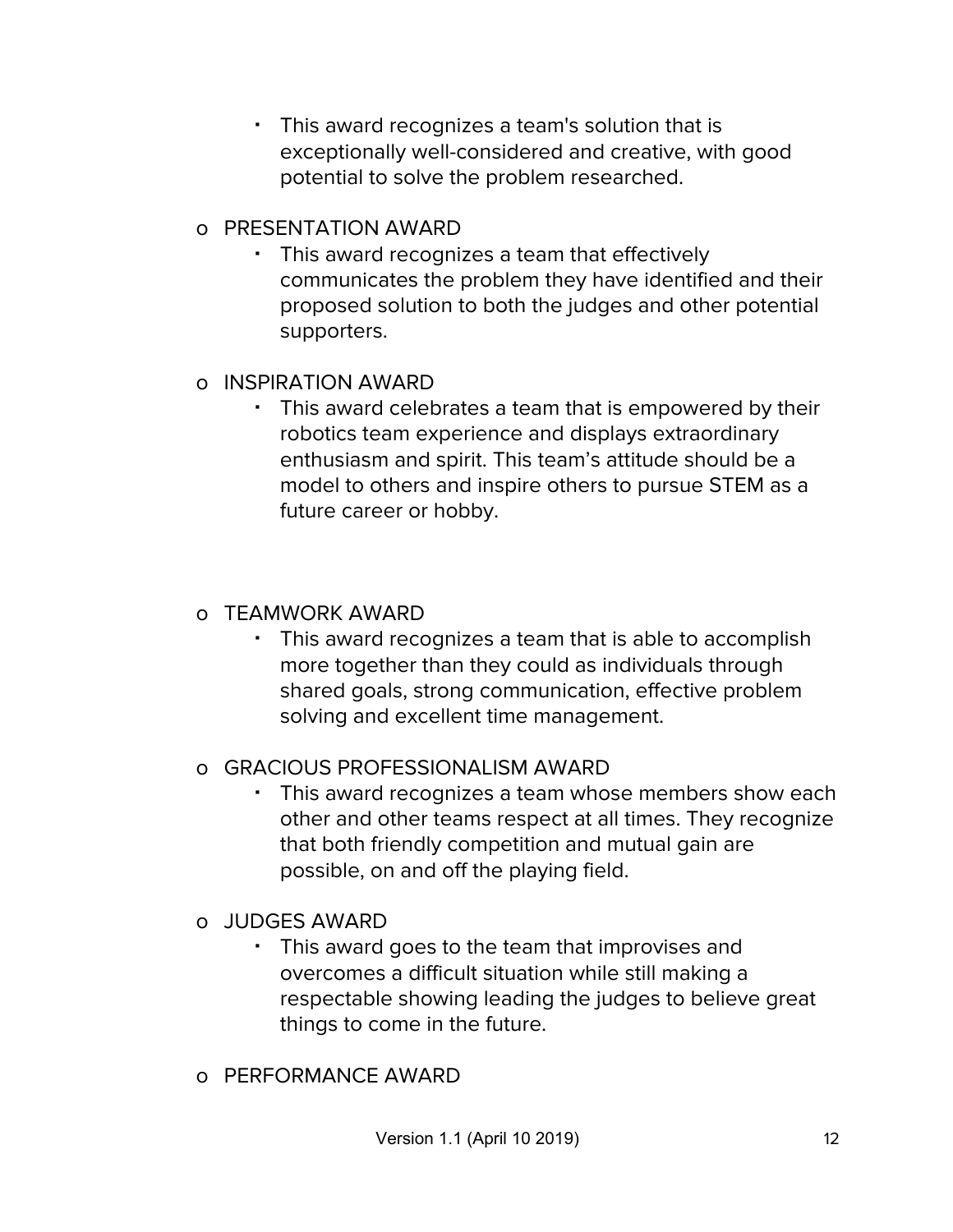▪ This award recognizes a team that scores the most points during the competition. This team's robot, strategy, and operation all came together to achieve greatness in competitive success.